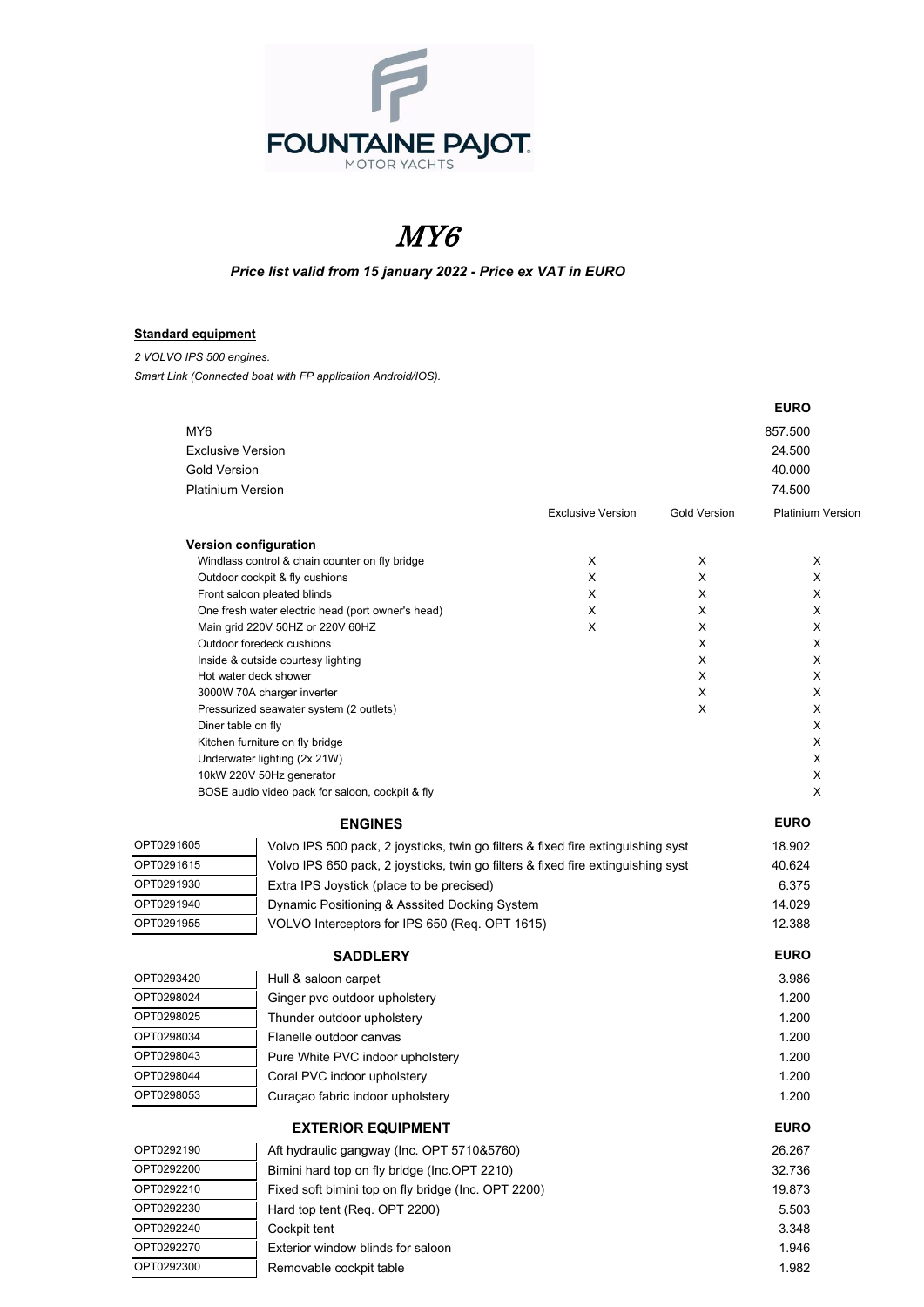| OPT0292310 | Diner table on fly (Incl.Plt)                                                           | 1.468          |
|------------|-----------------------------------------------------------------------------------------|----------------|
| OPT0292330 | Kitchen furniture on fly bridge (Incl. Plt)                                             | 5.510          |
| OPT0292720 | Hand rails on fore deck accesses                                                        | 347            |
| OPT0292820 | Hull exterior decoration                                                                | 7.407          |
| OPT0292880 | Natural teak floor on transoms & cockpit                                                | 18.467         |
| OPT0292890 | Synthetic teak floor on transoms & cockpit                                              | 14.282         |
| OPT0292950 | 2 capstans in cockpit                                                                   | 3.378          |
| OPT0293040 | Fridge on fly bridge (Req. OPT 2330)                                                    | 1.727          |
| OPT0293180 | 220V Kenyon electric grill on fly bridge (Req. OPT 2330)                                | 3.040          |
| OPT0293330 | Underwater lightings (2x 21W) (Incl.Plt)                                                | 2.662          |
| OPT0294390 | Cockpit fresh water outlet                                                              | 327            |
|            |                                                                                         |                |
|            | <b>INTERIOR EQUIPMENT</b>                                                               | <b>EURO</b>    |
| OPT0293390 | Combination locking safe                                                                | 329            |
| OPT0293510 | Additional cabin fitting out (Inc. OPT 3520)                                            | 2.098          |
| OPT0293520 | Extra Laundry fitting out(Inc. OPT 3510)                                                | 1.411          |
| OPT0293611 | Synthetic teak floor maestro shower                                                     | 540            |
| OPT0293820 | Hull bed slated bases                                                                   | 1.036          |
|            | <b>ELECTRONIC TV AND HIFI</b>                                                           | <b>EURO</b>    |
|            |                                                                                         |                |
| OPT0296110 | Second VHF handset (Req. OPT 6211/ 6221/ 6231)                                          | 578            |
| OPT0296211 | GARMIN 1 : IPS pilot, AIS VHF & 2x GPSMAP 12"                                           | 17.000         |
| OPT0296221 | GARMIN 2 : IPS pilot, AIS VHF & 2x GPSMAP 17"                                           | 26.000         |
| OPT0296231 | GARMIN 3 : IPS pilot, AIS VHF & 2x GPSMAP 22"                                           | 30.500         |
| OPT0296222 | One extra 17" GARMIN screen (Req. OPT0296211/0296221/0296231)                           | 6.200          |
| OPT0296232 | One extra 22" GARMIN screen (Req. OPT 029 6211 / 21 / 31)                               | 7.600          |
| OPT0296280 | Aft camera (Req. OPT 6211/6221/6231)                                                    | 894            |
| OPT0296295 | Forward scan Garmin PS 51-TH (Req. PACK GARMIN)                                         | 2.790          |
| OPT0296430 | Radar (Req. OPT 6211/6221/6231)                                                         | 3.030          |
| OPT0296450 | Engine room cameras (Req. OPT PACK GARMIN)                                              | 1.571          |
| OPT0296460 | Smart Link : camera and sensors                                                         | 2.200          |
| OPT0296510 | GARMIN autopilot remote control (Req. OPT 6211 / 6221 / 6231)                           | 332            |
| OPT0296920 | BOSE audio video (tuner DVB-T) pack for saloon, cockpit & fly (Incl.Plt) (TV            | 8.130          |
| OPT0296930 | Maestro cabin hifi video pack (tuner DVB-T)(TV system PAL & SECAM)                      | 2.307          |
| OPT0296940 | Guest cabin hifi video pack (tuner DVB-T)(TV system PAL & SECAM)                        | 2.393          |
| OPT0296990 | WIFI amplifier                                                                          | 1.538          |
|            | <b>HOUSEHOLD APPLIANCES AND COMFORT</b>                                                 | <b>EURO</b>    |
| OPT0293000 |                                                                                         |                |
| OPT0293100 | Fridge & - 5°C cold Storage (= $23^{\circ}$ F) side by side 530l (+ : 370l / - : 160l / | 2.226          |
| OPT0293120 | 4 combined hobs (induction 50/60Hz / gas) on generator & quay                           | 2.321          |
| OPT0293170 | 4 induction hobs (50/60Hz)                                                              | 2.176<br>1.367 |
| OPT0293175 | Gas oven (Inc. OPT 3175)                                                                |                |
| OPT0293200 | Combination microwave oven (50/60Hz) on generator & quay (Inc. with OPT                 | 1.528          |
|            | Dishwasher for 6 pers. (50/60Hz) on generator & quay                                    | 1.400          |
| OPT0293240 | 5kg washing machine (220V 50Hz) on generator & shore power                              | 1.500          |
| OPT0293250 | 5kg washer/dryer (220V 50Hz) on generator & quay (Req. OPT 3520 & Inc.                  | 1.800          |
| OPT0293270 | Wine cellar for 23 bottles (Inc. with OPT 3000)                                         | 2.931          |
| OPT0293280 | 220V/50Hz icemaker on generator & quay (Inc. with OPT 3000)                             | 3.109          |
| OPT0294170 | Two fresh water electric heads on starboardside                                         | 2.523          |
| OPT0294230 | 75 liter water heater (instead of the standard 40 liter)                                | 394            |
| OPT0295360 | One 12V fan for cabin                                                                   | 143            |
|            | <b>ELECTRICITY AND LIGHTING</b>                                                         | <b>EURO</b>    |
| OPT0294330 | Additional electric freshwater pump                                                     | 922            |
| OPT0294700 | 12V diesel transfer pump                                                                | 945            |
| OPT0295480 | Solar panels (Req. OPT 2200)                                                            | 3.301          |
| OPT0295620 | 10kW 220V 50Hz generator (Incl.Plt)                                                     | 20.046         |
| OPT0295710 | 12V 60I/h low consumption watermaker (Inc. OPT 2190)                                    | 10.492         |
| OPT0295760 | 220V 50/60Hz 220I/h watermaker                                                          | 17.673         |
| OPT0295820 | Full boat air cond. system 50/60Hz 40 000BTU                                            | 26.426         |
| OPT0295822 | 220V 50Hz air conditionning shore connection (Req. OPT 5820)                            | 1.163          |
| OPT0295860 | Tropical upgrade of A/C to 60 000BTU (Req. OPT 5820)                                    | 5.626          |
| OPT0295960 | 220V 50Hz Bauer junior air compressor                                                   | 6.561          |
|            |                                                                                         |                |